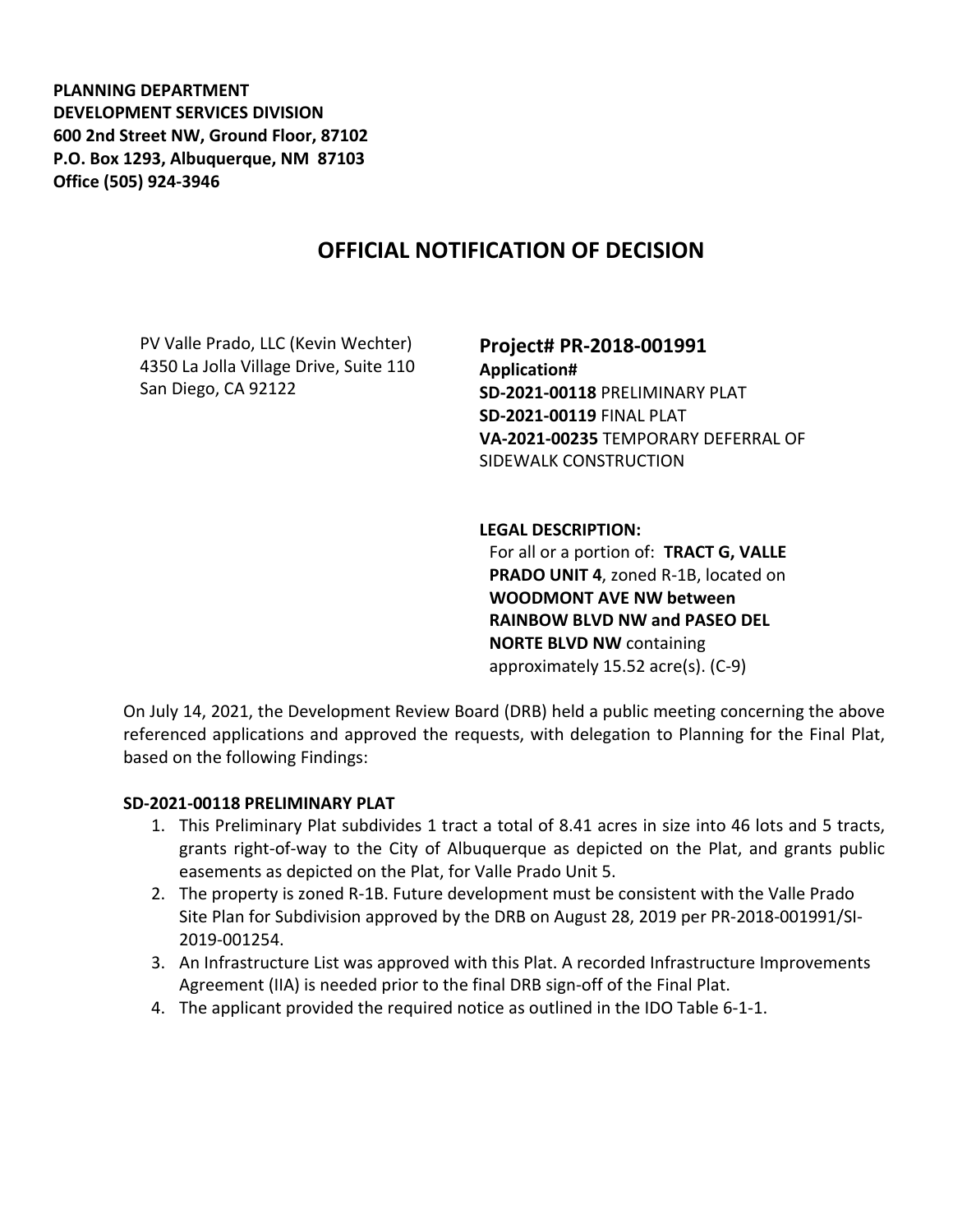Official Notice of Decision Project # PR-2018-001991 Applications# SD-2021-00118, SD-2021-00119, VA-2021-00235 Page 2 of 3

### **SD-2021-00119 FINAL PLAT**

- 1. This Final Plat subdivides 1 tract a total of 8.41 acres in size into 46 lots and 5 tracts, grants right-of-way to the City of Albuquerque as depicted on the Plat, and grants public easements as depicted on the Plat, for Valle Prado Unit 5.
- 2. The property is zoned R-1B. Future development must be consistent with the Valle Prado Site Plan for Subdivision approved by the DRB on August 28, 2019 per PR-2018-001991/ SI-2019-001254.
- 3. An Infrastructure List was approved with the Preliminary Plat for SD-2021-00118 at the same meeting as the Final Plat, July 14, 2021. A recorded Infrastructure Improvements Agreement (IIA) is needed prior to the final DRB sign-off of the Final Plat.
- 4. Administrative Waivers for sidewalk and roadway right-of-way width were approved as depicted on the Plat. The waivers were justified per 6-6(P)(3) of the IDO as they match the dimensions of the sidewalks and roadway right-of-way of Valle Prado Unit 4 and were previously approved per the Preliminary Plat for PR-2018-001991/SD-2019-00026 by the DRB on August 28, 2019 for Valley Prado Units 4 and 5, and which later expired for Valle Prado Unit 5 (necessitating the approval of the Preliminary Plat for SD-2021-00118 at the July 14, 2021 DRB meeting).
- 5. The Plan shall be referenced regarding future construction of a trail through open space, covering the perimeter with Tract 4, pursuant to the MTP2040 Bikeways and Trails Facilities Plan and the Volcano Trails Sector Plan upon development of the adjacent property.
- 6. The applicant provided the required notice as outlined in the IDO Table 6-1-1.

## **Conditions:**

- 1. Final sign off is delegated to Planning for the AGIS DXF file, the recorded IIA, a note on the Plat regarding the administrative waivers for sidewalk and ROW to match Valle Prado Unit 4, and for a review of Lots 15 and 16 and Tract "F" to determine if a reconfiguration would improve protection of the rock out-cropping.
- 2. The applicant will obtain final sign off from Planning by October 14, 2021 or the case may be scheduled for the next DRB hearing and could be denied per the DRB Rules of Procedure.

## **VA-2021-00235 TEMPORARY DEFERRAL OF SIDEWALK CONSTRUCTION**

- 1. The applicant proposes the temporary deferral of sidewalk construction along roadways with the exception of major roadways such as Woodmont Avenue. The sidewalks within the subdivision will be constructed with the development of each single-family home so when the subdivision is complete there will not be gaps in the sidewalk system.
- 2. Transportation engineering had no objections.